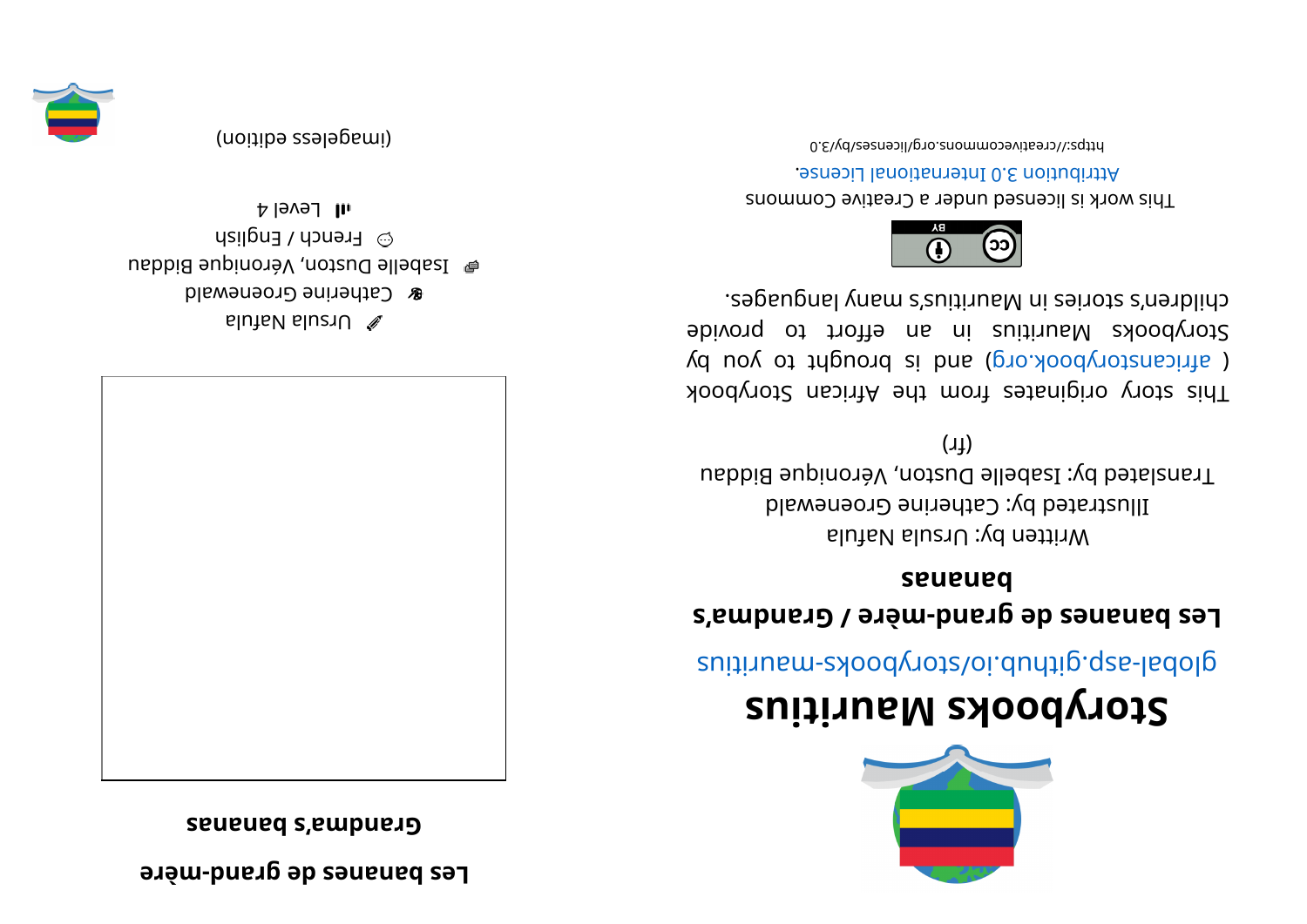

Le jardin de grand-mère était merveilleux – plein de sorgho, de millet et de manioc. Mais le meilleur de tout, c'était les bananes. Bien que grand-mère avait beaucoup de petits-enfants, je savais que secrètement j'étais sa préférée. Elle m'invitait souvent dans sa maison. Elle partageait avec moi ses petits secrets. Mais il y avait une chose qu'elle gardait secrète : l'endroit où elle faisait mûrir les bananes.

Grandma's garden was wonderful, full of sorghum, millet, and cassava. But best of all were the bananas. Although Grandma had many grandchildren, I secretly knew that I was her favourite. She invited me often to her house. She also told me little secrets. But there was one secret she did not share with me: where she ripened bananas.

• • •



Plus tard ce soir-là, ma mère, mon père et ma grand-mère m'ont appelée. Je savais pourquoi. Cette nuit là quand je me suis couchée, je savais que je ne pourrais plus jamais voler, ni ma grand-mère, ni mes parents, ni qui que ce soit d'autre.

• • •

Later that evening I was called by my mother and father, and Grandma. I knew why. That night as I lay down to sleep, I knew I could never steal again, not from grandma, not from my parents, and certainly not from anyone else.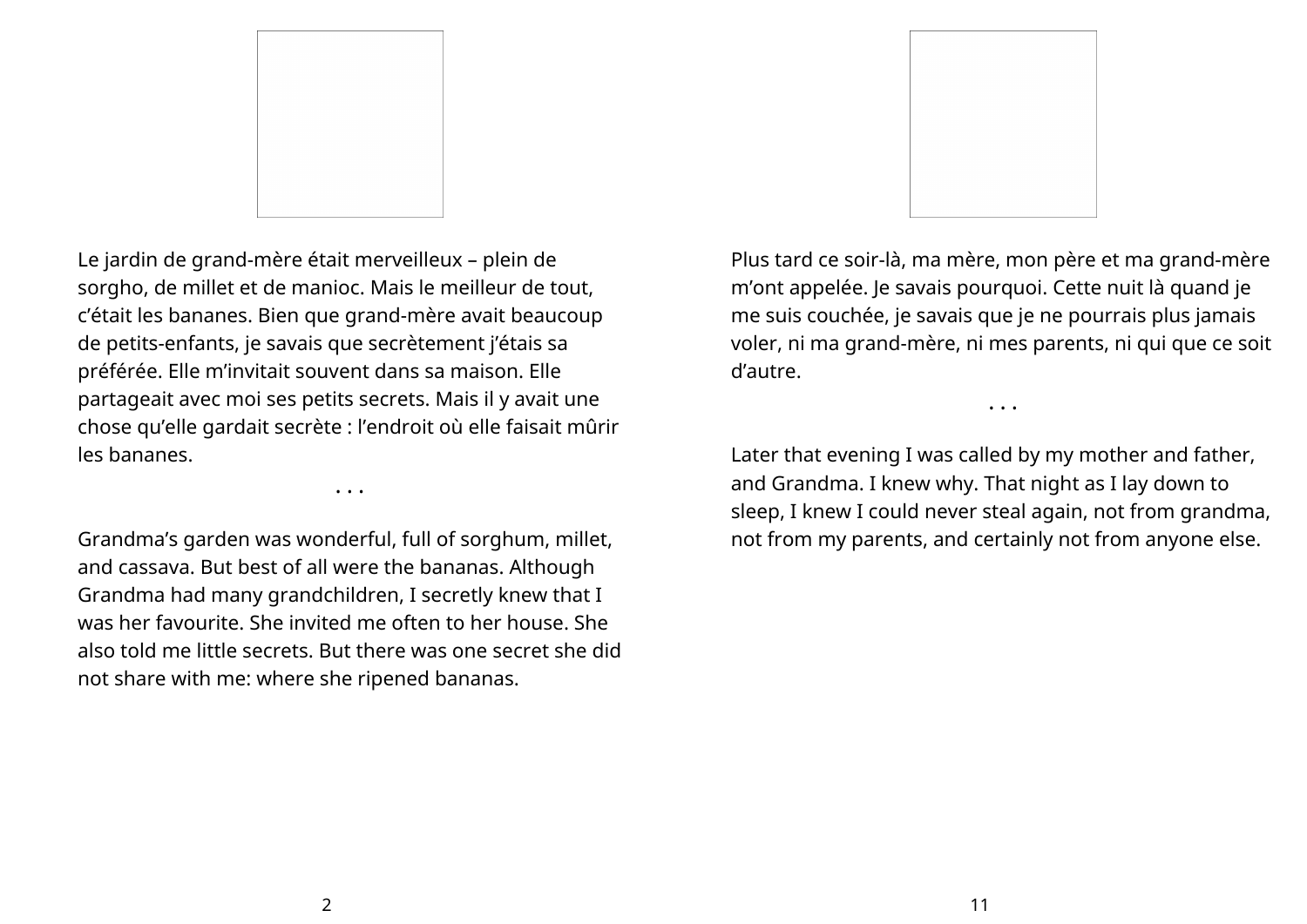

Mais je n'allais pas pouvoir l'éviter bien longtemps. je ne me suis pas dépêchée pour aller lui rendre visite. bananes mûres pour les vendre sur le marché. Ce jour-là, réveilla très tôt. Elle prenait toujours du manioc et des Le lendemain, c'était le jour du marché. Grand-mère se

not avoid her for long. the market. I did not hurry to visit her that day. But I could to lles of svasses bne zananad eqin xoot ayawla ed2 .yhae The following day was market day. Grandma woke up

".e9vsəl ɔipɕm ɣm əาɕ ɣənT leaves for, Grandma?" I asked. The only answer I got was, turned from time to time. I was curious. "What are the basket, there were several banana leaves that Grandma answer I got was, "It's my magic basket." Next to the Grandma's house. When I asked what it was for, the only One day I saw a big straw basket placed in the sun outside

 $\ddotsc$ 

réponse, elle me dit : « Ce sont mes feuilles magiques. »

à quoi il servait, pour seule réponse, elle me dit : « C'est

Un jour, je vis un grand panier de paille placé au soleil

4 evant la maison de grand-mère. Quand je lui ai demandé

feuilles, grand-mère ? » demandai-je. Mais pour seule de temps en temps. J'étais curieuse. « A quoi servent ces plusieurs feuilles de bananier que grand-mère retournait

mon panier magique. » A côté du panier, il y avait

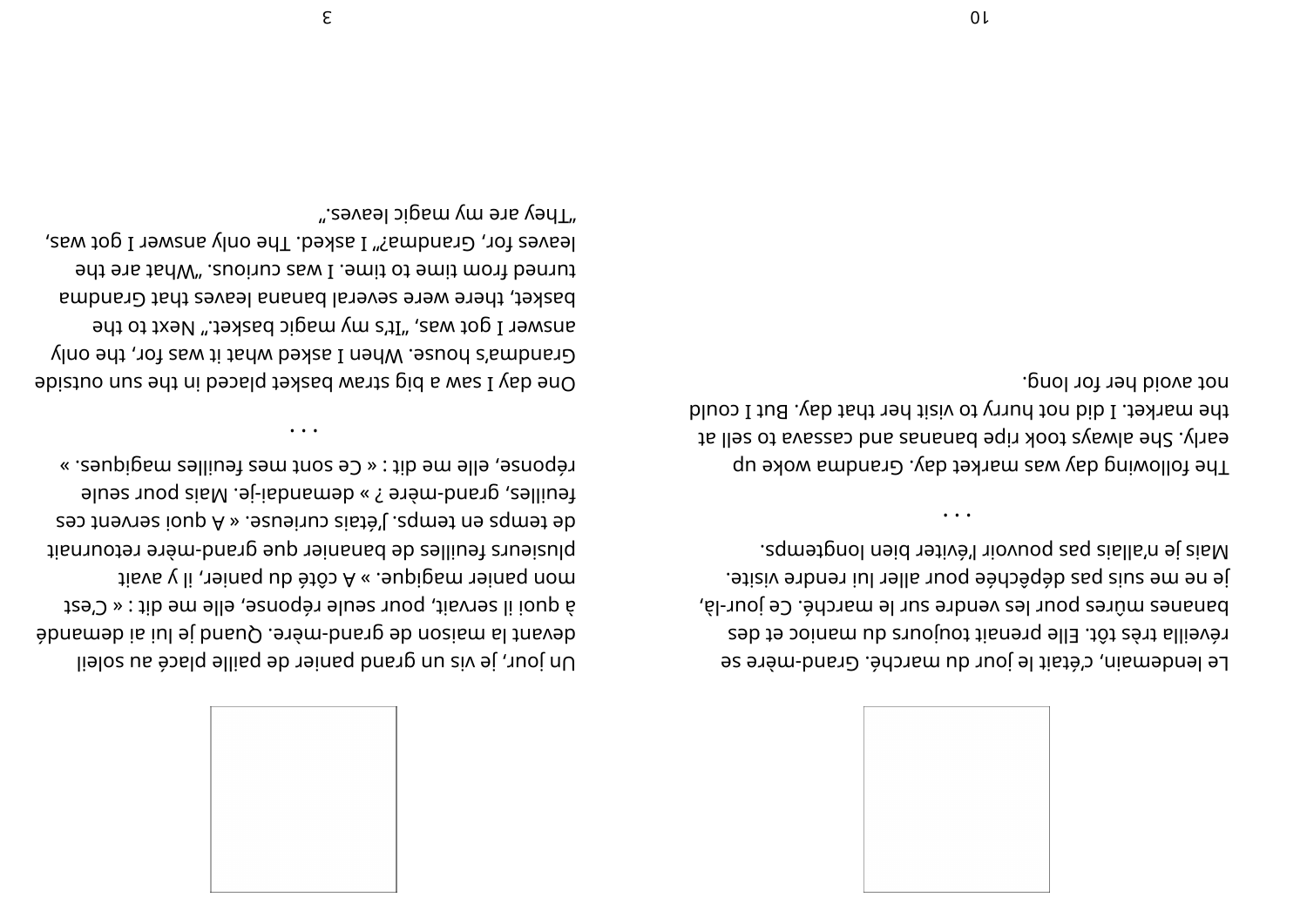

C'était fascinant de regarder grand-mère, les bananes, les feuilles de bananier et le grand panier de paille. Mais grand-mère m'envoya retrouver maman pour aller chercher quelque-chose. « Grand-mère, s'il te plaît, laissemoi regarder ce que tu prépares… » « Ne sois pas têtue, petite, fais ce que je te demande » insista-t-elle. Je partis donc en courant.

• • •

It was so interesting watching Grandma, the bananas, the banana leaves and the big straw basket. But Grandma sent me off to my mother on an errand. "Grandma, please, let me watch as you prepare…" "Don't be stubborn, child, do as you are told," she insisted. I took off running.



Le lendemain, alors que grand-mère était dans le jardin en train de ramasser des légumes, je me suis glissée dans sa chambre pour regarder les bananes. Elles étaient presque toutes mûres. Je n'ai pas pu résister, et pris quatre autres bananes. Alors que je marchais sur la pointe des pieds vers la porte, j'entendis grand-mère tousser dehors. J'eus juste le temps de cacher les bananes sous ma robe avant de passer devant elle en m'éloignant.

• • •

The following day, when grandma was in the garden picking vegetables, I sneaked in and peered at the bananas. Nearly all were ripe. I couldn't help taking a bunch of four. As I tiptoed towards the door, I heard grandma coughing outside. I just managed to hide the bananas under my dress and walked past her.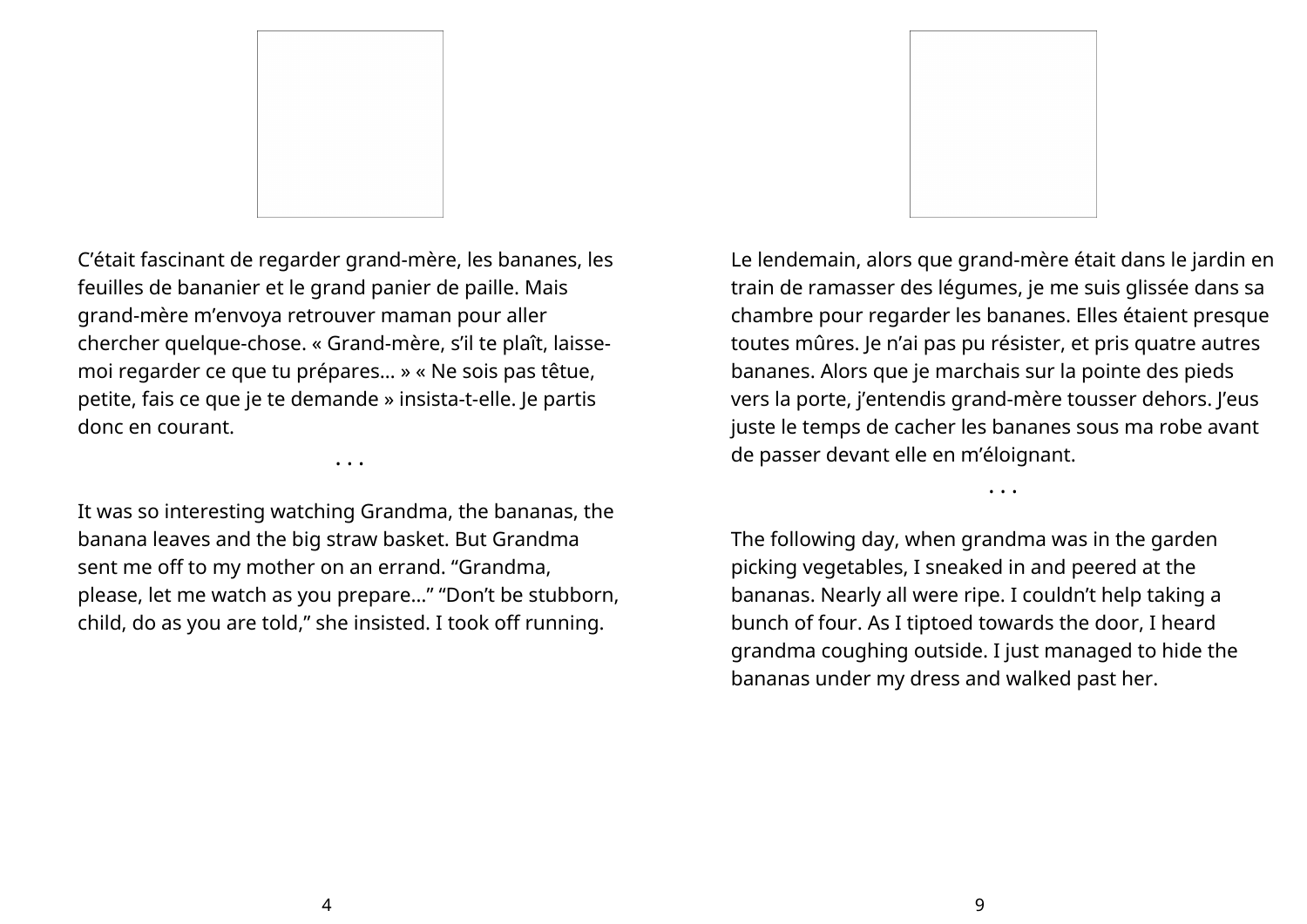

nagique. » J'étais très déçue. pour seule réponse, elle me dit : « Ils sont dans mon lieu panier, où sont toutes les bananes, et où est ... « Mais avait plus ni panier, ni bananes. « Grand-mère, où est le A'mon retour, grand-mêre était assise dehors, mais il n'y

pulational possessions is the only answer I got was, "They are in my magic place." It the basket, where are all the bananas, and where..." But neither the basket nor the bananas. "Grandma, where is when I returned, Grandma was sitting outside but with

banane la plus douce que jamais goûtée. derrière la maison pour la manger en vitesse. C'était la ma robe. Après avoir recouvert le panier, je me rendis étaient déjà très mûres. J'en pris une, que je cachai sous iup , eximisuld tieve no  $\chi$  II , end ab aiof pansieurs, qui à maman, je me suis précipitée chez elle pour regarder les Le lendemain, lorsque grand-mère est venue rendre visite

sweetest banana I had ever tasted. went behind the house and quickly ate it. It was the I , nisps texted edt priver covering the basket again, I more. There was a bunch of very ripe ones. I picked one mother, I rushed to her house to check the bananas once The following day when grandna came to visit my